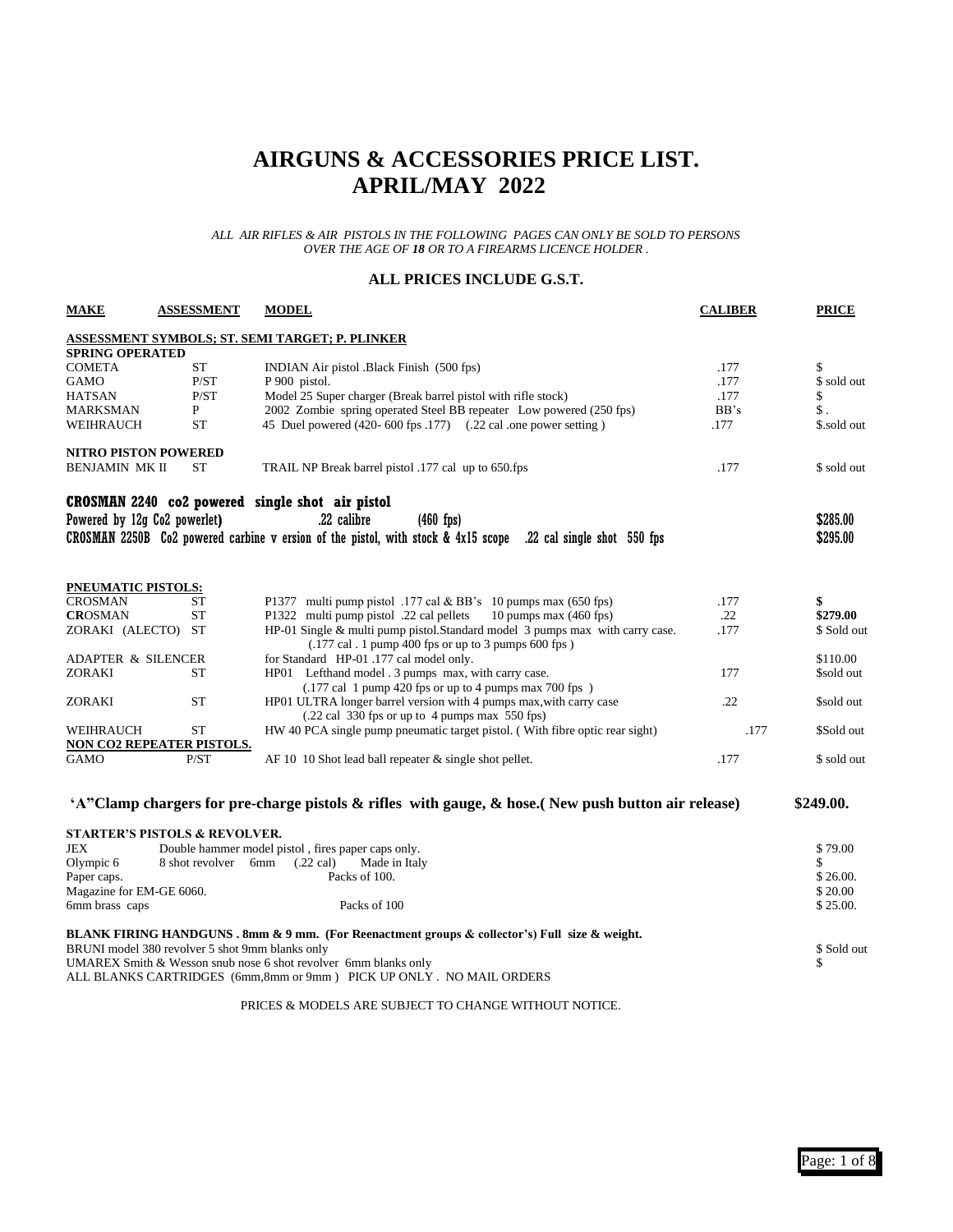# **YOUNG'S AIRGUN CENTRE LIMITED 850 DOMINION ROAD, P.O.BOX 27 392. MT ROSKILL. AUCKLAND 1440. PH/FAX 09 620 9417.**

### **PAGE .2.**

|                   | CO2 POWERED REPEATING AIR PISTOLS.                                                                                               |                |                   |
|-------------------|----------------------------------------------------------------------------------------------------------------------------------|----------------|-------------------|
| MAKE              | <b>MODEL</b>                                                                                                                     | <b>CALIBER</b> | PRICE.            |
| AIR CHIEF         | CP1-M Single shot or 9 shot magazine (525 fps) bolt action.                                                                      | .177           | \$sold out        |
| ASG               | BERSA Thunder 9 PRO No blow action 19 shot mag. semi-atuo. Steel BB's only                                                       | BB's           | \$sold out        |
| ASG               | STI DUTY ONE 20 shot semi-auto with blow back action. Steel BB's only.                                                           | BB's           | \$sold out        |
| <b>BERETTA</b>    | PX4 STORM 16 shot double magazine.                                                                                               | .177           | \$sold out.       |
| COLT (Full Metal) | SAA .45 single action revolvers 6 shot steel (Blued, Nickel & Antique finish)                                                    | BB's           | \$sold out.       |
| COLT              | SPECIAL COMBAT 19 shot magazine, semi-auto (No blowback)                                                                         | BB's           | \$sold out.       |
| CROSMAN           | C11<br>18 shot semi-auto pistol, steel BB's only                                                                                 | BB's           | \$sold out.       |
| CROSMAN           | ICEMAN Shooting kit with pellets & shooting glasses 8 shot magazines                                                             | $.177 \& BB's$ | \$sold out        |
| CROSMAN           | 357 revolver. 10 shot magazine.<br>$357 \, 6"$<br>.177 pellets                                                                   | .177           | \$sold out        |
| DAISY             | 21 shot semi-auto with laser & red dot sight.<br>5171                                                                            | BB's           | \$sold out        |
| DAN WESSON        | 4" barrel (black) revolver .177 steel BB's only with speedloader                                                                 | BB's           | \$sold out.       |
| GAMO              | C-15 Blow back action. semi-auto 15 shot magazine. (steel BB's only)                                                             | BB's           | \$sold out        |
| GAMO              | P-23 COMBAT 10 shot semi-auto pistol. Firing .177 lead balls or single shot pellet.                                              |                | \$sold out        |
|                   | GAMO PT-85 (Desert Sand or black colour) 16 shot semi-auto pellet pistol with blow back action                                   | .177           | \$sold out.       |
| KWC               | GSR1911, semi-auto<br>SIG<br>18 shot magazine.                                                                                   | BB's           | \$sold out        |
| WALTHER           | Classic Edition longer barrel & silencer Blow back action.<br>PPK/S                                                              | BB's           | \$sold out        |
| WALTHER CP88      | 8 shot semi-auto, total metal construction with spare magazine & carry case177 cal pellets.                                      |                |                   |
|                   | 416-000 4 " barrel model, blued with black plastic grips.\$ sold out. 416-003 4 " Barrel model, Nickel with black plastic grips. |                | sold out          |
|                   | COLT 1911 A1 Black. 8 shot semi-auto pistol, 5" barrel, carry case $\&$ spare magazine.                                          |                | \$.               |
|                   | COLT 1911A1 DARK OPS (SOLD OUT OF ALL UMAREX PELLET PISTOLS, WAITING FOR PERMITS TO IMPORT)                                      |                |                   |
|                   | BERETTA 92F Black finish, 8 shot semi-auto pellet firing pistol. ( <i>Metal contruction</i> ) Black sold out                     | Nickel         | \$.               |
|                   | SMITH & WESSON 586 revolver with 6" barrel with 10 shot magazine. (Black) (Metal construction)                                   |                | sold out          |
|                   | VOLTRAN ES-24 10 shot BB's semi-auto or single shot .177 pellet. (400 fps)                                                       |                | \$                |
|                   | WALTHER PPO black finsh, 8 shot semi-auto pistol, double action only .177 pellets. (USED)                                        |                | \$.               |
|                   | WALTHER CP88 4" barrel nickel finish 8 shot .177 pellet (USED)                                                                   |                | $\overline{\$}$ . |
|                   | WALTHER CP SPORT Same as the CP99 with only double action $\&$ a single magazine, no carry case.                                 |                |                   |
|                   | WEBLEY 455 MK VI 4.5mm pellet firing revolver, 6 shot, Co2 powered For serious collecters, Limited run.                          |                | \$sold out.       |
|                   | (Based off original 1915 blueprints with 1915 markings)                                                                          |                |                   |
|                   | UMAREX BABY DESERT EAGLE 15 shot magazine, semi-auto, steel BB's only.                                                           |                | \$sold out        |
|                   |                                                                                                                                  |                |                   |

### **WE HAVE A SELECTION OF ASSORTED USED AIR PISTOLS IN STORE. CAN'T LIST THEM, MAKES & MODELS CHANGING ALL THE TIME. BLOWGUNS (Age Restriction of 16 on Blowguns)**

| 24 inch model         | 1 piece with darts |         | \$28.00  |
|-----------------------|--------------------|---------|----------|
| 30 inch model         | 1 piece with darts |         | \$29.00  |
| 36 inch model         | 1 piece with darts |         | \$30.00. |
| 42 inch model         | 1 piece with darts |         | \$32.00. |
| Steel broadhead darts | Packs of 10        |         | \$7.90.  |
| Sharpened wire darts  | Packs of 24        | \$8.90. |          |

**POCKET KNIVES (Folding & Sheath) LARGE SELECTION IN STORE BUCK, KERSHAW, BUFFALO RIVER,FURY,EXCALIBER & REMINGTON KNIVES IN STORE PIG STICKING Knives, Rubber handle model \$36.00, Wooden handle model \$46.00 SVORD Peasant foldinf knife NZ made \$28.00 each. VICTORINOX Classic Swiss Army knife Limited Edition Ten different colour patterns \$39.00 each.**

**MAIL ORDERS ( ALL GOODS UP TO 20 KILOS MAX.) PHOTO ID REGUIRED WITH ALL AIRGUN PURCHASES. Small shoe box size cartons \$11.50 North Island, South Island \$19.00. Rifle size cartons will have to be quoted.**

If you require goods to be sent by post, please contact your local post shop for postal rates. \*\***PLEASE PRINT NAME,ADDRESS & PHONE NUMBERS CLEARLY.** ALL ORDERS PAID BY CREDIT CARDS OR ONLINE BANK TRANSFER, WILL BE DESPATCHED IMMEDIATELY, **CREDIT CARDS WELCOMED; VISA, MASTERCARD, , or AMERICAN EXPRESS CARDS only. EFTPOS AVALIABLE IN STORE.**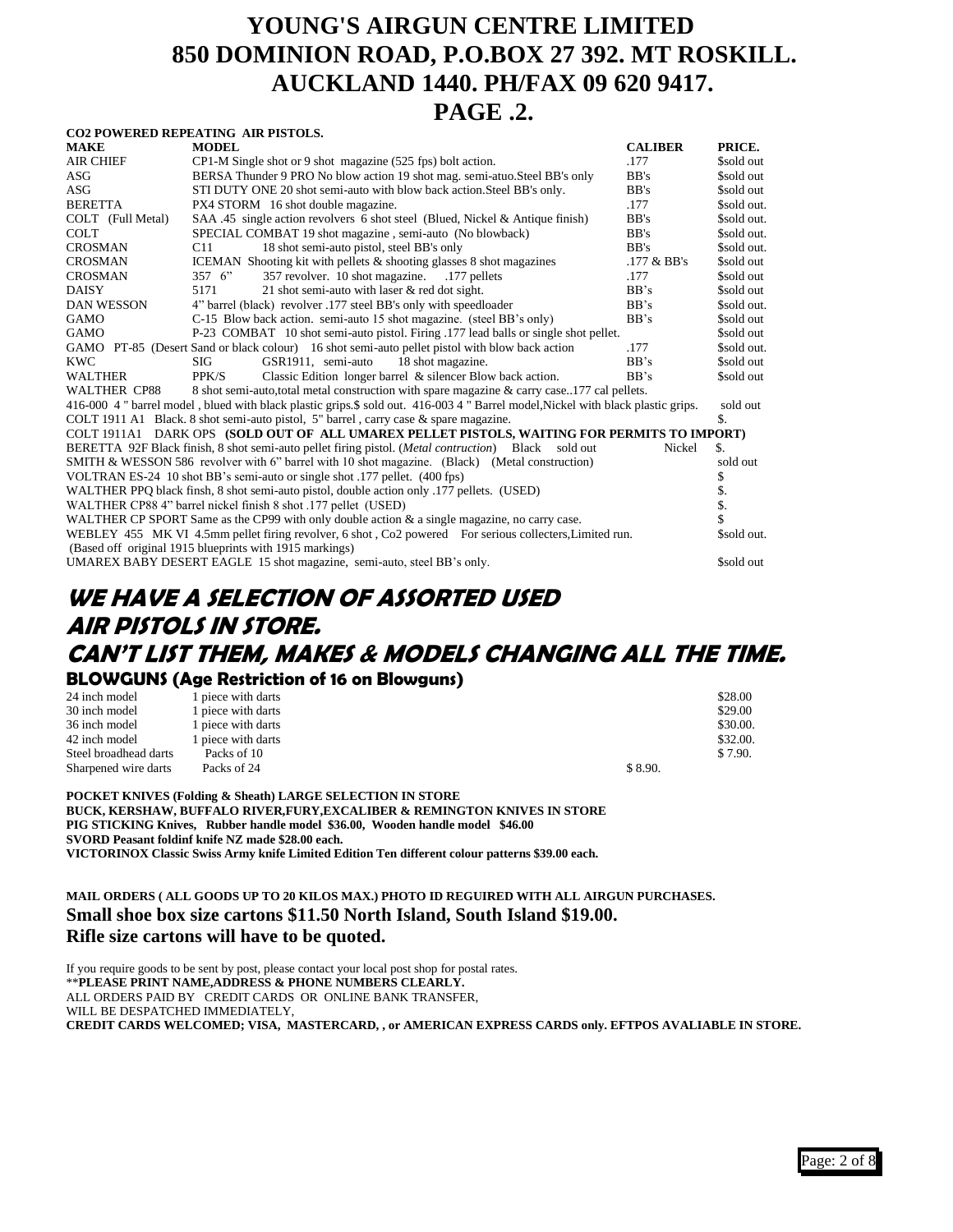# **YOUNGS AIRGUN CENTRE LTD**

#### **Page -3-**

#### *ASSESSMENT SYMBOLS;* **P . PLINKER, ST . SEMI TARGET; S . SPORTER/HUNTING**

#### **SPRING & NITRO PISTON OPERATED AIR RIFLES**

| AIR ARMS TX 200 MK 3 standard. Underlever cocking , Beech stock (16-17 ft pds)                                                                                                                      | ST & S                          | 177          | \$               |
|-----------------------------------------------------------------------------------------------------------------------------------------------------------------------------------------------------|---------------------------------|--------------|------------------|
| Underlever cocking Beech stock<br>$(15-16 \text{ ft} \text{ pds})$<br>AIR ARMS<br>PRO-SPORT                                                                                                         | ST & S                          | .177         | \$               |
| BENJAMIN PROWLER NP powered with silencer & scope (.22 cal 800-950 fps or .177 1000 -1200 fps) ST & S .177 & .22                                                                                    |                                 |              | \$319.00         |
| BENJAMIN IRONHIDE NP2 thumbhole polymer stock, shroud, open sights & scope (900-1100 fps) ST & S                                                                                                    |                                 | .22          | \$399.00         |
| BENJAMIN VAPORIZER NP2 Polymer stock ,open sights shroud & $3-9x$ 40 AO scope 900 fps                                                                                                               | ST & S                          | .22          | \$525.00         |
| BENJAMIN TRAIL STEATH NP2 thumhole Polymer stock.with scope, extra quiet shroud (950-1100 fps) ST & S .22                                                                                           |                                 |              | \$589.00.        |
| (1000 fps .177cal or 800 fps .22 cal)<br>BSA<br>COMET EVO SILENTIUM GRT                                                                                                                             | .177 or .22<br>ST               |              | \$499.00         |
| BSA<br><b>COMET</b><br>$(700$ fps)                                                                                                                                                                  | <b>ST</b>                       | .177         | \$385.00         |
| BLACK OPS SNIPER Gas piston powered, break barrel, pistol grip with scope & Bi-pod (920 fps)                                                                                                        | ST & S                          | .177         | \$.              |
| QB22 break barrel rifle with safety catch, polymer stock<br><b>CHINESE</b><br>$(650$ fps)<br>QB15 break barrel rifle with manual safety, wooden stock<br>$(500$ fps)<br><b>CHINESE</b>              | P<br>P                          | .177<br>.177 | \$<br>\$         |
| 100 wooden stock rifle, with a automatic safety catch<br>$(600$ fps)<br>COMETA                                                                                                                      | <b>ST</b>                       | .177         | \$229.00.        |
| 100 FERIA Solid build for Gallery use, no safety, metal rear sight, wooden stock<br>COMETA                                                                                                          | <b>ST</b>                       | .177         | \$259.00         |
| 400 Sporter 3,2 kg in weight, Auto safety , Lite optic sights (.177 1000fps or .22 800 fps ) ST & S .177 or .22 \$449.00.<br>COMETA                                                                 |                                 |              |                  |
| 400 Galaxy Polymer stock 3.0kg in weight, Auto safety . Lite optic sights. (1000 fps) ST & S<br>COMETA                                                                                              |                                 | .177         | \$379.00         |
| FUSION 3.4 kg in weight, auto safety, Bull barrel with muzzle break. (1100 fps).<br>COMETA                                                                                                          | ST & S                          | .177         | \$629.00         |
| FUSION The Fusion rifles has no open sights .WITH SCOPE \$759.00. (900 fps)<br>COMETA                                                                                                               | ST & S                          | .22          | \$629.00.        |
| FUSION NP (Gas piston) wooden stock .177 cal only<br>COMETA                                                                                                                                         | ST & S                          | .177         | \$529.00.        |
| INFERNO .177 cal 590 fps light weight polymer stock . Beginner's rifle<br><b>CROSMAN</b>                                                                                                            | P                               | .177         | \$139.00.        |
| CROSMAN VITAL SHOT (Spring powered rifle) Open sights. Manual safety. .177 1000 fps or .22 800 fps                                                                                                  |                                 | .177 or .22  | \$198.00         |
| TR77NPS NP 1 Break barrel. with scope & pistol grip stock (.177 cal 1000 fps)<br><b>CROSMAN</b>                                                                                                     | ST & S                          | .177         | \$.              |
| SHOCKWAVE Nitro Piston powered rifle with scope . (1000 -1200 fps .177 cal<br><b>CROSMAN</b>                                                                                                        | ST & S                          | .177         | \$319.00.        |
| CROSMAN NP2 MAG FIRE repeater rifle .177 1000-1300 fps 12 shot & .22 cal 800-975 fps 10 shot with scope ST & S                                                                                      |                                 |              | \$545.00         |
| DAISY RED RYDER standard & Pink colour, Lever action spring operated 650 shot BB repeater (350 fps) P                                                                                               |                                 | ΒB           | \$169.00         |
| 105 BUCK Lever action spring operated 300 shot BB repeater<br>DAISY<br>$(350$ fps)                                                                                                                  | P                               | ВB           | \$               |
| <b>DIANA</b><br>MODEL 48/52 fixed barrel.sidelever cocking<br>$.177/.22/.25ST \& S$                                                                                                                 |                                 | \$           |                  |
| MODEL AR8 N-Tec (Nitro piston) Polymer Thumbhole stock, with silencer (975 fps)<br>DIANA                                                                                                            | ST & S                          | .22          | \$849.00         |
| <b>DIANA</b><br>Model 340 N-TEC (Nitro piston) Panther model Polymer stock .22 cal 800 fps                                                                                                          | ST & S                          | .22          | \$659.00         |
| Model 340 N-TEC (Nitro pistron) Beech stock 177 cal 1100 fps or .22 cal 800 fps ST & S<br>DIANA                                                                                                     |                                 |              | \$799.00         |
| <b>DIANA</b><br>Model 340 LUXUS Walnut stock N-Tec (Nitro piston) .22 cal 800-850 fps                                                                                                               | ST & S                          | .22          | \$899.00.        |
| BLACK BEAR IGT powered Synthetic stock, Open sights manual safety. Rifle only<br>GAMO                                                                                                               | ST & S                          | .22          | \$.              |
| BLACK BEAR IGT powered rifle with open sights & scope .177 1000 fps<br>GAMO                                                                                                                         | ST & S                          | .177         | \$.              |
| WHISPER MAXXIM IGT powered rifle with open sights $&$ scope (780-800 fps)<br>GAMO                                                                                                                   | ST & S                          | .22          | \$498.00         |
| HV STORM Spring powered open sights only with Camo Orange stock 1000 fps<br><b>GAMO</b><br>GAMO REPLAY 10 MAG GEN 2 IGT (Roadster) 10 shot mag, open sights & scope .22 cal 920-1000 fps ST & S .22 | ST & S                          | .177         | \$399.00.        |
| VIPER EXPRESS air shotgun or .22 cal single shot. (800 fps)<br><b>GAMO</b>                                                                                                                          | S                               | Shot shell   | \$.<br>\$559.00. |
| HATSAN<br>ALPHA Junior model .177 cal 650 fps . open sights & Auto safety                                                                                                                           | P & ST                          | .177         | \$165.00         |
| AIRTACT Tactical Spring powered., break barrel rifle with scope<br>(1000 fps .177 cal) ST & S<br>HATSAN                                                                                             |                                 | .177         | \$215.00         |
| <b>HATSAN</b><br>AIRTACT ED gas piston powered with scope (.22 cal 800-850 fps)                                                                                                                     | ST & S                          | .22          | \$250.00         |
| <b>HATSAN</b><br>Model 135 QE Walnut stock, open sights. Silencer. Spring powered (750-780 fps) ST & S                                                                                              |                                 | .25          | \$779.00         |
| <b>HATSAN</b><br>Model 135 QE Sniper Synthetic stock . spring powered, open sights (550 fps)                                                                                                        | ST & S                          | .30          | \$675.00.        |
| HATSAN CARNIVORE 135 Big Bore. Walnut stock. Spring Powered . open sights (550 fps)                                                                                                                 | ST & S                          | .30          | \$               |
| Model 130 Big Bore .30 cal (7.62mm) break barrel Vortex powered Synthetic thumbhole ST & S .30<br>HATSAN                                                                                            |                                 |              | \$595.00         |
| (ALL HATSAN .30 cal rifles come with Halo Red dot sights)                                                                                                                                           |                                 |              |                  |
| GRS Gas Ram, Black stock, Open sights, Auto Safety<br>NORICA VERTEKS<br>$(755$ fps)                                                                                                                 | ST                              | .177         | \$345.00.        |
| NORICA DRAGON EVOLUTION Gas Ram GRS with Shrouded barrel (.177 1100.fps)                                                                                                                            | ST & S                          | .177         | \$339.00.        |
| NORICA DRAGON EVOLUTION Gas Ram GRS MAX with Shroud & silencer (Rifle only)                                                                                                                         | ST & S                          | .177         | \$369.00.        |
| NORICA DRAGON EVOLUTION Gas Ram GRS MAX with shroud & silencer (900 fps) rifle only                                                                                                                 | ST & S                          | .22          | \$535.00         |
| NORICA SPIDER GRS Gas piston powered with open sights & auto safety (.22 cal 900 fps)                                                                                                               | $ST \& S$                       | 22.          | \$465.00         |
| NORICA DEAD EYE GRS Gas piston powered, open sights, pistol grip, break barrel loading (900 fps) ST & S                                                                                             |                                 | .22          | \$498.00         |
| PARRUS Break barrel<br>.177 1100.00 fps<br>auto safety. 3.9 kg<br>WALTHER                                                                                                                           | ST & S                          |              | \$649.00         |
| 97K standard beech stock<br>WEIHRAUCH<br>(625 fps .22 cal)                                                                                                                                          | ST & S                          | .22          | \$1225.00        |
| 97 Blackline polymer thumhole stock<br>$(865$ fps)<br>WEIHRAUCH                                                                                                                                     | ST & S                          | .177         | \$1225.00        |
| (same as above with Nickle finish)<br>$(865$ fps)<br>WEIHRAUCH<br>97 Blackline STL                                                                                                                  | ST & S                          | .177         | \$1349.00        |
| WEIHRAUCH<br>77K wooden stock, with open sights<br>$(865$ fps)                                                                                                                                      | ST & S                          | .177         | \$1225.00        |
| WEIHRAUCH<br>95K break barrel sporter, auto safety, adjustable triggers<br>$(950$ fps)                                                                                                              | ST & S                          | .177         | \$895.00         |
| 80 break barrel full size sporter<br>WEIHRAUCH<br>$(850$ fps)                                                                                                                                       | ST & S                          | .22          | \$1100.00        |
| 50S break barrel mid range sporter/target rifle.<br>$(800$ fps)<br>WEIHRAUCH                                                                                                                        | <b>ST</b>                       | .177         | \$735.00         |
| (Beech Stock)<br>30S break barrel light weight beginner's target rifle<br>WEIHRAUCH<br>30S break barrel target rifle Polymer stock model                                                            | <b>ST</b><br>${\cal S}{\cal T}$ | .177         | \$599.00         |
| WEIHRAUCH                                                                                                                                                                                           |                                 | .177         | \$               |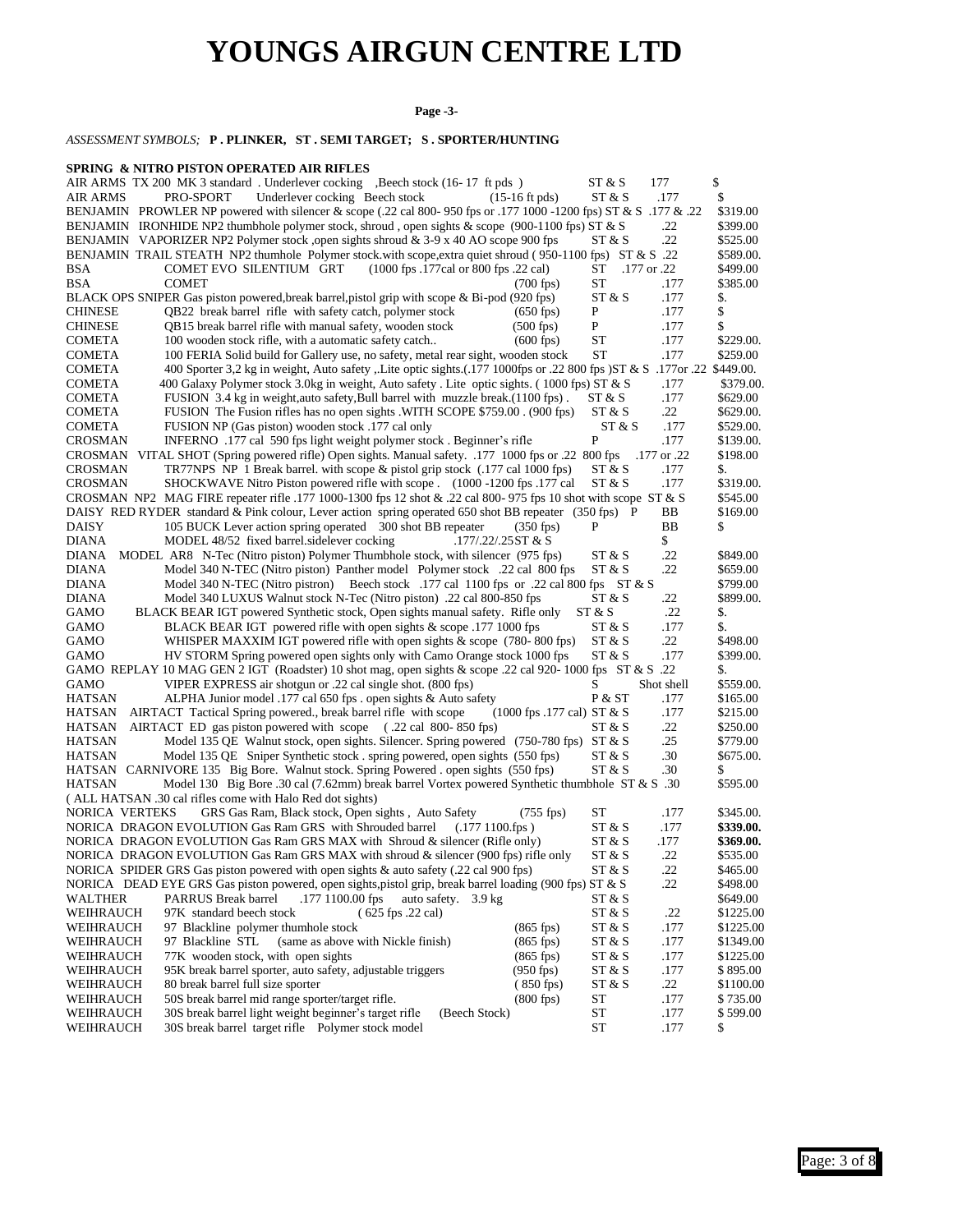### **YOUNG'S AIRGUN CENTRE LIMITED 850 DOMINION ROAD. MT ROSKILL. AK. PH/FAX 09 620 9417. PAGE - 4-**

*ALL PRE-CHARGE RIFLES ON THIS PAGE , REQUIRE A FIREARMS LICENCE TO PURCHASE .*

#### **PNUEMATIC , CO2 POWERED AIR RIFLES & PRE-CHARGED RIFLES.** *ASSESSMENT SYMBOLS;* **P;** PLINKER, **ST;** SEMI-TARGET, **S;** SPORTER/HUNTING. **PNEUMATIC AIR RIFLES.** MAKE. MODEL. BENJAMIN 392 Synthetic stock, .22 cal up tp 850 fps at 10 pumps. \$ CANNON Model 737 Standard with Synthetic stock & open sights 10 pumps max up to 900 fps .177 cal pellets only \$<br>CANNON Model 737 Longer barrel 600mm steel barrel. multi pump air rifle manual safety 980 fps Synthetic stock 737 Longer barrel 600mm steel barrel. multi pump air rifle.manual safety.980 fps Synthetic stock ST .177 only CANNON Model 808 Magnum,complete with scope, silencer, wooden stock & brass construction. .177 cal pellets only \$289.00 CROSMAN 2100 Classic multi pump pneumatic (10 pumps max) Can shoot .177 pellets & steel BB's \$ CROSMAN 760 black multi pump pneumatic (10 pumps max) Can shoot both .177 pellets & steel BB's \$. DAISY 901 multi pump pneumatic rifle 10 pumps max. Up to 800 fps Can shoot BB & .177 cal pellet. \$275.00. WEBLEY REBEL multi pump pneumatic rifle .177 cal 850 plus fps, 10 pumps max. .177 only \$198.00 **PRE-CHARGED AIR RIFLES & ACCESSORIES.(From 15th October 2010, all pre-charge rifles require a firearms licence )**  *( All Air Arms rifles have Beech stocks unless stated)* AIRARMS S510 XS Xtra .22 cal 10 shot mag.power adjustable upto 1000 fps barrel shroud/silencer.side lever cocking.(Regulated) \$Sold out AIRARMS S510 Ultimate Sporter Xtra Shrouded barrel .22 cal 10 shot mag, power adjustable upto 980 fps, sidelever cocking.<br>BSA R-10 MK2 25 cal Walnut stock EAC rated with quick fill regulated 40 shots per charge with silenc BSA R-10 MK2 .25 cal Walnut stock FAC rated with quick fill, regulated 40 shots per charge with silencer BSA GOLDSTAR SE Red Laminated stock, .22 cal only, 10 shot magazine . 12 ft pds , regulated. \$2495.00. DAYSTATE HUNTSMAN REGAL XL .22 cal 30 ft pds. 10 shot mag & single shot tray. RH walnut stock \$ DAYSTATE WOLVERINE C TYPE .22 cal 30 ft pds. 10 shot mag & single shot tray.Thumbhole Ambi walnut stock. \$ DAYSTATE WOLVERINE HP .22 cal 60 ft pds 10 shot magazine, walnut stock. \$ FX BOSS .30 cal 9 shot magazine, walnut stock, regulated 75 ft pds (870 fps) 40 shots per charge. \$sold out \$sold out FX CROWN .22 cal with 500 mm barrel, Synthetic stock, & carry case \$ FX CROWN CONTINUUM .22 cal with 400 & 700 mm barrels, Walnut stock & carry case \$ FX CROWN CONTINUUM .22 cal with 400 & 700 mm barrels, Grey Laminated stock with carry case (sold out) \$ FX CROWN CONTINUUM Synthetic stock .22 cal & .25 cal CASED with 400mm & 700 mm barrel . \$3295.00<br>FX DREAMLINE Classic Synthetic stock .22 cal 30 ft pds. 18 shot magazine . power adjustable & regulated. \$2200.00 FX DREAMLINE Classic Synthetic stock .22 cal 30 ft pds, 18 shot magazine . power adjustable & regulated. FX DREAMLINE BULLPUP synthetic stock .22 cal 30 ft pds, 18 shot magazine, power adjustable & regulated \$. FX WILDCAT MK III SNIPER 700 mm barrel, with regulator, .22 cal 30 ft pds Synthetic stock. ,power adjustable . 18 shot mag. \$2780.00 FX MAVERICK SNIPER Model with 700 mm barrel , Shroud with baffles inside , 500cc Carbon fibre bottle .22 cal only \$3440.00 URAGAN WALNUT THUMBHOLE Czech made  $.22$  cal & .25 cal 2 x mags, charger & carry bag \$3450.00 URAGAN Synthetic stock Czech made .22 cal 2 x 12 shot magazines, charger & carry bag \$3265.00<br>VULCAN 3 SNIPER 700mm barrel Walnut stock Czech made .22 cal 2 x 12 shot magazines, charger & carry bag \$3450.00 Czech made  $.22$  cal  $\overline{2}$  x 12 shot magazines, charger & carry bag VIXEN LONG Czech made .22 cal 2 x 12 shot magzines, charger & carry bag (SOLD OUT) \$2645.00 **FX POCKET WIRELESS CHRONOGRAPH MK II** (Back in stock) 6375.00 **FX SPARE Royale 400 .22 cal or 500 .25 cal Magazines \$98.00 each. FX SPARE 8 SHOT MAGS .177 or .22 cal \$48.00 each. FX WILDCAT 8 shot mags .22 cal or .25 cal \$69.00 each. FX Streamline Mags .22 cal or .25 cal \$98.00 each FX SS MEGA Mags .22 cal or .25 cal \$86.00 each.** FX BARREL SUPPORTS \$69.00. FX TUBE CLAMP \$65.00. <br>A' CLAMP CHARGERS with gauge & hose (New Model with push button air release) \$249.00. **'A' CLAMP CHARGERS with gauge & hose (New Model with push button air release) FX 4 stage handpumps \$ FX Pressure gauge for cylinder tube \$159.00. FX 300cc compression tube with valve \$379.00. FX .25 cal silencers \$129.00.each Air Arms spare 10 shot magazines .22 cal \$ REMINGTON Carbon Fibre Bi-Pods (Light weight) Fits on to a sling stud. \$129.00. SECONDHAND PRE-CHARGE RIFLES & ACCESSORIES.** *CAREER 707 Mk 2 lever action repeater rifle .22 cal with scope & refilling gear. \$ 580.00. DAYSTATE AIR RANGER FAC rated .22 cal walnut stock , with scope,charger & scuba tank. (as new condition) \$2200.00. FX WILDCAT III SNIPER .22 cal as new condition, CASED with magazine & filling probe. \$ SOLD. LOGUN AXSOR 8 shot .22 cal with scope 12ft pds with extra magazine & gun bag. \$ 865.00. STEYR LG 110 High Power Hunter .177 cal 17 ft pds .single shot .with scope & charging probe.owner's manual WALTHER DOMINATOR .22 cal with scope fittings & gun bag, 40J FAC rated \$ 985.00.* **CO2 POWERED AIR RIFLES:** AIR CHIEF Rapid repeater bolt action, 7 shot .22 cal with single shot tray, wooden stock P& ST .22 \$ 359.00<br>CROSMAN 2250B single shot short carbine rifle with 4X15 scope. (525 – 550 fps) ST .22 \$ 295.00 CROSMAN 2250B single shot short carbine rifle with  $4X15$  scope.  $(525 - 550$  fps $)$  ST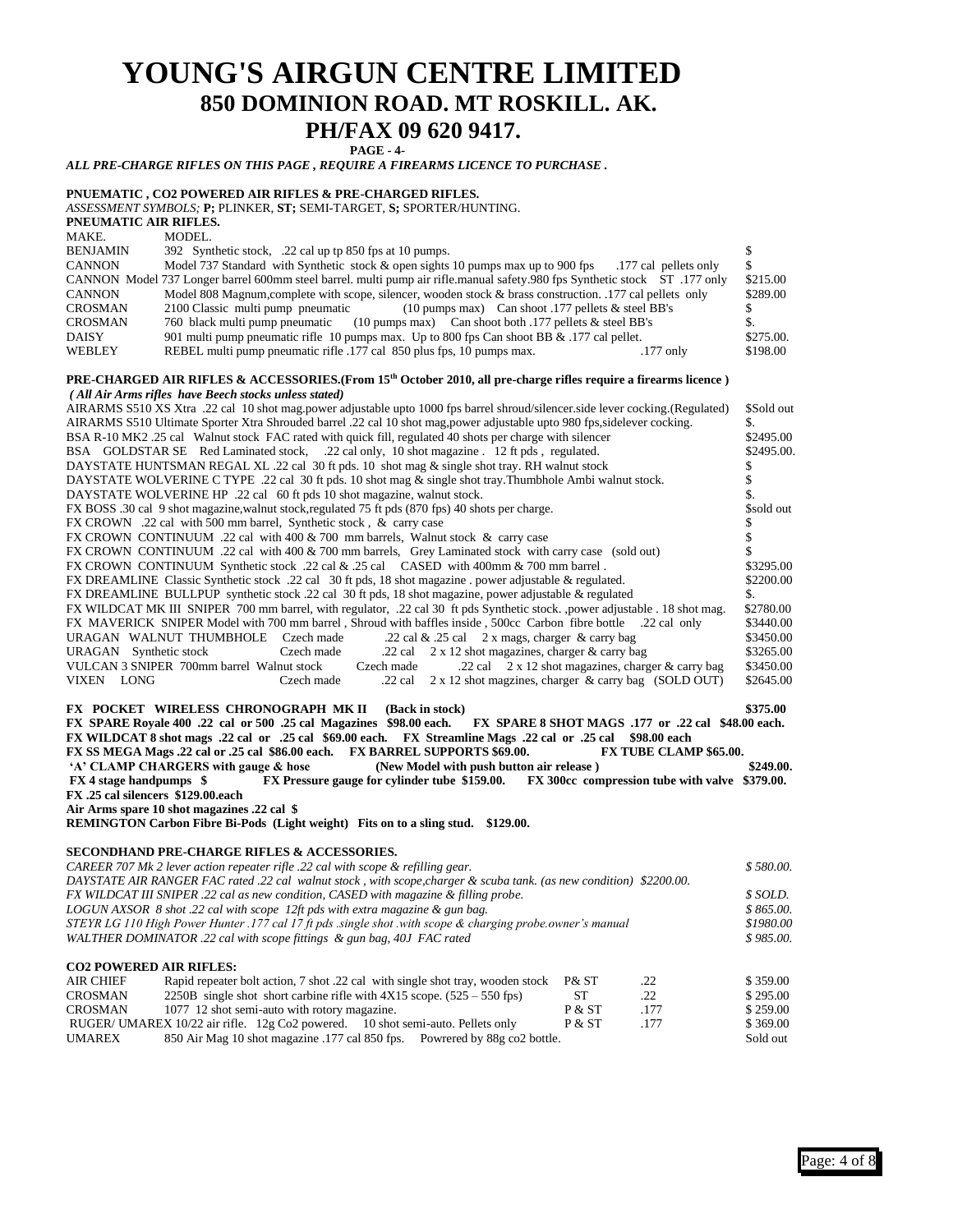## **YOUNG'S AIRGUN CENTRE LIMITED 850 DOMINION ROAD, MT ROSKILL. AK. PH/FAX 09 620 9417.**

#### **PAGE -5-**

| <b>MAG-LITE TORCHES:</b>                                                                                           |             |
|--------------------------------------------------------------------------------------------------------------------|-------------|
| MAGLITE<br>C SIZE LED<br>ML50L<br>3 CELL Ultra bright 611 lumens                                                   | \$179.00    |
| MAGLITE<br>C SIZE<br>4 CELL                                                                                        | \$85.00.    |
| D SIZE LED<br>3 WATT<br>4 CELL<br>MAGLITE                                                                          | \$115.00.   |
| BLACK BELT TORCH HOLDERS C & D SIZE TORCHES \$19.50 each. Replacement Bulbs for all models available.              |             |
| BULLET SHAPE TORCH with batteries.                                                                                 | \$10.00.    |
|                                                                                                                    |             |
| PORTABLE SPOTLIGHTS                                                                                                |             |
| NEXTORCH PA5 series complete with batteries 360 rotate focus 660 Lumens                                            | \$159.00    |
| NEXTORCH SCOPE MOUNT only. will fit on to 25-30mm scopes & flashlights 20-28mm diameter.                           | \$29.00.    |
| SABER scope mounting attachment.                                                                                   | \$59.00     |
| TRACER LEDRAY GL2 complete with batteries & mounts for scope 130 Lumens                                            | \$99.00     |
| TRACER LEDRAY GL4 complete with batteries & mounts for scope 180 Lumens                                            | \$129.00.   |
| TRACER LEDRAY TACTICAL 400 complete with batteries, mounts, filters & charger. 400 Lumens                          | \$249.00    |
| TRACER LEDRAY TACTICAL 700 complete with batteries, mounts, filters & charger. 700 Lumens                          | \$349.00.   |
|                                                                                                                    |             |
| <b>GUN BAGS &amp; CASES.</b>                                                                                       |             |
| SOFBEN 44" Gun bag, full zip with pouch on side.will fit rifle with scope (Black)                                  | \$59.00.    |
| SOFBEN 48" Gun bag, full zip with pouch on side, will fit rifle with scope (Autumn leaf camo patten) or Blue       | \$65.00.    |
| PLAIN BLACK 48" Gun bag with carry handles, will fit rifle with scope. No pockets.                                 | \$45.00     |
| SOFBEN 52" Gun bags, (CAMO) full zip with pouch on side, will fit rifle with scope.                                | \$65.00     |
| TACTICAL GUN bags $36$ ", $42$ " & $48$ " suitable for thumdhole & pistol grip rifles with scopes                  | \$89.00     |
|                                                                                                                    |             |
| <b>HOLSTERS</b>                                                                                                    |             |
| ALLENS Hip Holster fits 6" barrel revolvers                                                                        | \$33.00.    |
| SOFBEN Hip Holster fits most automatic with 4" barrels                                                             | \$25.00     |
| SOFBEN Hip/Leg holster fits most automatics with 4" barrels                                                        | \$38.00.    |
| SOFBEN Shoulder holster with spare magazine holder. (4" barrel Automatics only)                                    | \$40.00.    |
|                                                                                                                    |             |
| RIFLE SAFES.                                                                                                       |             |
| (PICK UP ONLY)<br>ʻA' CLASS. CAT<br>5 GUN SAFE<br><b>BUFFALO RIVER</b>                                             | \$329.00    |
|                                                                                                                    |             |
| <b>SLINGSHOTS:</b>                                                                                                 |             |
| 3055 Magnum High Powered, with taped rubber & arm brace. US Made.<br>MARKSMAN                                      | \$35.00.    |
| 3040 Medium powered, with arm brace. US Made.<br>MARKSMAN                                                          | \$28.00.    |
| B52 Medium Powered with arm brace.<br>DAISY<br>USA Made                                                            | \$28.00.    |
| DAISY<br>F 16 Standard model NO arm brace.<br>USA made.                                                            | \$19.00     |
| SLINGSHOT SPARES & AMMO.                                                                                           |             |
| Spare replacement rubbers for all Daisy models.<br>DAISY                                                           | \$13.00.    |
| DAISY<br>Lead shot packs of 120.                                                                                   | \$          |
| MARKSMAN<br>3055 SPARE RUBBERS.                                                                                    | \$13.00.    |
| MARKSMAN<br>3040 SPARE RUBBERS.                                                                                    | \$9.00      |
| 1/4" Packs of 200.<br>All Priced the same.<br>MARKSMAN AMMO; .30 cal,<br>$3/8$ " Packs of 60,                      | \$9.00      |
|                                                                                                                    |             |
| <b>COMPOUND BOW</b> 12 lb pull with arrows (Buffalo River brand)                                                   | \$59.00     |
| Packs of 3 Fibreglass 28" Target type<br>SPARE ARROWS                                                              | \$18.00.    |
| Buffalo River YOUTH Compound bow Black 20 lb pull                                                                  | \$69.00     |
| <b>COMPOUND BOW</b> (CRITTER model) 19-25 lb pull                                                                  | \$.         |
| PREDATOR III Compound bow 35-65 lb pull                                                                            | \$295.00.   |
| Crosbow Spare bolts packs of 5 \$0 Hunting Heads packs of 10 \$.                                                   |             |
|                                                                                                                    |             |
| <b>PISTOL CROSSBOWS SET</b> 50 lb pull model with string & bolts                                                   | \$55.00     |
| JAG-1 175 LB pull crossbow with red dot sight                                                                      | \$.         |
| <b>COBRA R9 Large size pistol</b> Crossbow 90 LB pull. 240 fps.                                                    | \$335.00    |
| Spare bolts for 50 lbs pistol model. 12 for \$12.00. Spare springs 80 lb \$12.00 each. Spare string 50 lbs \$10.00 |             |
| Crossbow spare bolts 16" or 22 " packs of 5.                                                                       | \$          |
|                                                                                                                    |             |
| <b>BULLETS</b> ; (REAL BULLETS with no primer nor powder)                                                          |             |
| CALIBERS; 9mm, 45 ACP, 223 (5.56) 7.62X39, & 7.62X51 (.308 Nato)                                                   | \$3.00 each |
|                                                                                                                    |             |
| PRIMOS Bi-Pod Shooting stick GEN3 Trigger opertated for height adjustment.                                         | \$.         |
| PRIMOS Tri-Pod Shooting stick GEN3 Trigger operated for height adjustment                                          | \$          |
| <b>PRICES &amp; MODELS ARE SUBJECT TO CHANGE WITH OUT NOTICE.</b>                                                  |             |

# **YOUNG'S AIRGUN CENTRE LIMITED 850 DOMINION ROAD. MT ROSKILL. AK.**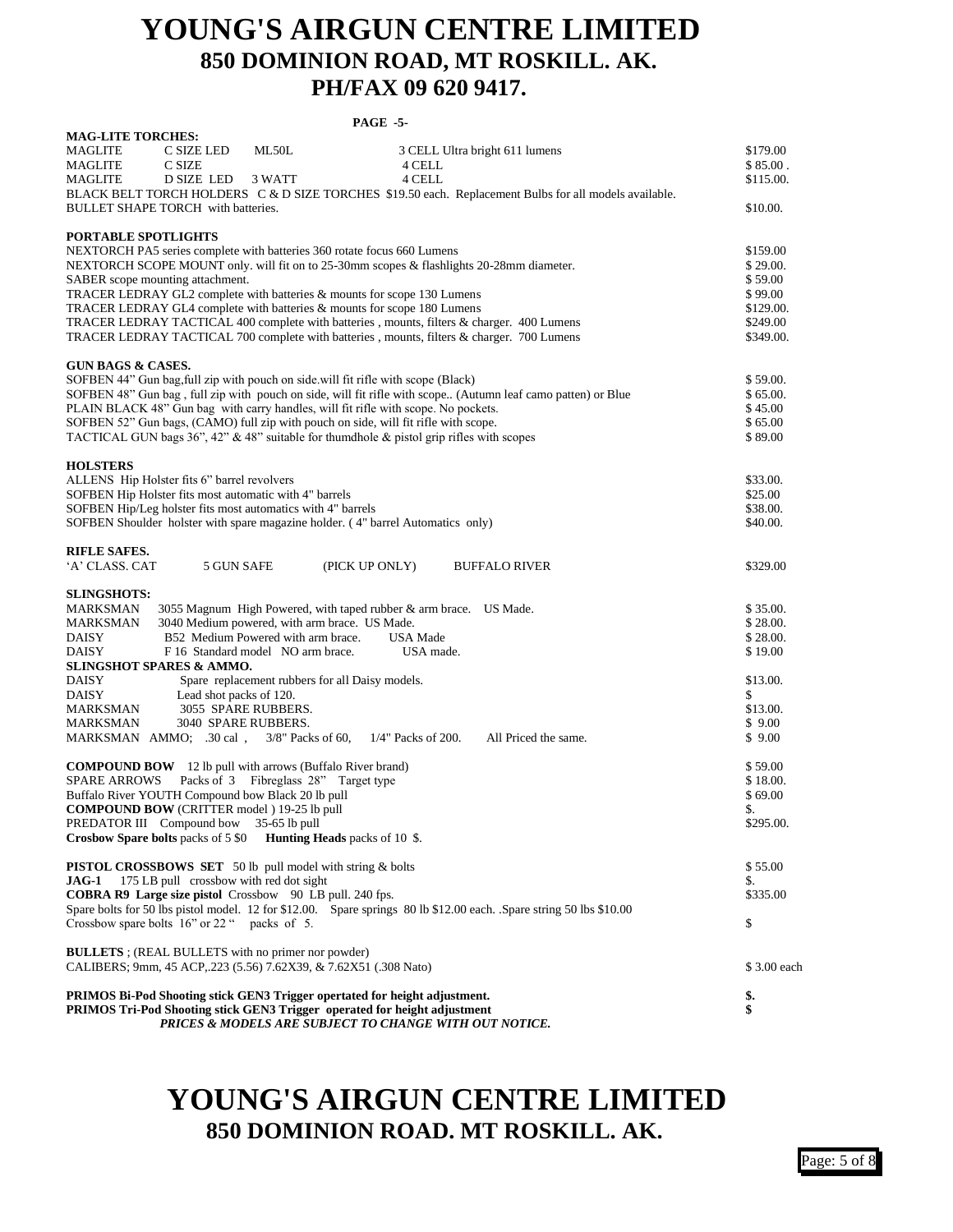#### **PAGE -6-**

| <b>TARGETS:</b>                                                 |                                                                                                                  |                     |  |
|-----------------------------------------------------------------|------------------------------------------------------------------------------------------------------------------|---------------------|--|
| ALLEN                                                           | EZSEE Adhesive targets 12 cards of 4 targets.                                                                    | \$16.00<br>\$.      |  |
| <b>BUFFALO RIVER</b>                                            | SPINNER TARGET set of 3 (Suitable for High powered air rifles $\&$ .22 RF)                                       |                     |  |
| <b>CROSMAN</b>                                                  | Dueling Tree target plates (Airguns only)                                                                        |                     |  |
| <b>CROSMAN</b><br><b>CROSMAN</b>                                | Dueling Tree target plates (PCP rifles & .22 Rimfires)<br>\$125.00.<br>Spinning Zombie targets set of 3 targets. |                     |  |
| GAMO                                                            | Paper targets, Packs of 100 paper targets                                                                        | \$33.00<br>\$16.00. |  |
| GAMO                                                            | Knockdown metal target (Squirrel) with interchangeable bulls eye sizes                                           | \$69.00.            |  |
| GAMO                                                            | Knockdown metal target(Boar) with interchangeable bulls eye sizes.                                               | \$69.00.            |  |
| REMINGTON                                                       | Knockdown targets, adjustable bullseye size (Boar, Rabbit & Crow)                                                | \$55.00             |  |
| YOUNG'S                                                         | Air pistol paper targets, packs of 100, Suitable for 10m shooting.                                               | \$22.00.            |  |
| GAMO                                                            | PLINKER TARGETs set of 4                                                                                         | \$.                 |  |
| GAMO                                                            | SPINNER TARGETS set of 4                                                                                         | \$.                 |  |
| TARGET TRAP (FOR PAPER TARGETS)                                 |                                                                                                                  |                     |  |
| AIR CHIEF BRAND                                                 | Target trap with four targets inside, shoot to reset (700 fps max)                                               | \$.                 |  |
| <b>BULLET TRAP</b>                                              | STEEL TRAP for high powered Airguns & .22 RF rifles.                                                             | \$119.00.           |  |
| GAMO<br>GAMO                                                    | TARGET TRAP, TUNNEL SHAPE MODEL.<br>TARGET TRAP, FLAT BOX SHAPE MODEL.                                           | \$<br>\$.           |  |
| <b>NORICA</b>                                                   | TARGET Trap Tunnel shape                                                                                         | \$43.00.            |  |
| <b>CLEANING GEAR:</b>                                           |                                                                                                                  |                     |  |
| AIRGUN                                                          | .177 cal; Rifle Cleaning rod with brush. (Chinese made)                                                          | \$8.00              |  |
| ALLEN KROME                                                     | .22, 243, 270 & .30 cal cleaning kit set.                                                                        | \$59.00             |  |
| ALLEN KROME                                                     | .223, .30 & 12g Tactical cleaning kit set                                                                        | \$59.00             |  |
| ALLEN KROME                                                     | .410, .20g & 12g Shotgun cleaning kit set                                                                        | \$59.00.            |  |
|                                                                 | GAMO cleaning kit with copper brushes in .177, .22 & .25 cal, three piece rods, cotton patches & wads.           | \$39.00.            |  |
| GUNSLICK                                                        | .177 Cleaning kits with oils, patches & rods.                                                                    | \$32.00.            |  |
| <b>HOPPES</b>                                                   | BORESNAKES .177, .17HMR & .22 calibres                                                                           | \$26.00             |  |
| TETRA                                                           | CLEANING KITS 243 cal & upwards.                                                                                 | \$54.00.            |  |
| TETRA                                                           | CLEANING KITS, .30 - 8mm calibers.                                                                               | \$54.00             |  |
| VFG                                                             | .177 calibre<br>Felt cleaning Pellets<br>packs of 100                                                            | \$18.00             |  |
| <b>LUBRICATES.</b><br>Chinese Made Gun oil. Clear plastic tude. |                                                                                                                  | \$3.00.             |  |
| CROSMAN PELLGUN OIL                                             |                                                                                                                  | \$12.00             |  |
| G96 LIQUID GUN BLUE LIQUID                                      |                                                                                                                  | \$29.00             |  |
| G96 GUN BLUE CRÉME                                              |                                                                                                                  | \$30.00.            |  |
| INOX Muliti purpose Lubricate. 300g cans.                       |                                                                                                                  | \$19.00.            |  |
| OUTERS Super Solvent Copper Bore Cleaner 120 ml bottle.         |                                                                                                                  | \$32.00.            |  |
|                                                                 |                                                                                                                  |                     |  |
| <b>PAINTBALL GUNS (ALL .68 CAL;)</b>                            |                                                                                                                  |                     |  |
| ZEN ORION 4 semi-auto. Gun with 200 shot hopper . (No bottle)   |                                                                                                                  | \$                  |  |
| SPYDER VICTOR semi-auto with hopper $& 12$ oz bottle.           |                                                                                                                  | \$390.00            |  |
|                                                                 | TIPPMAN CRONUS semi-auto with 200 shot hopper $\&$ 12 oz Co2 bottle                                              | \$545.00            |  |
|                                                                 | 12oz refillable bottle \$95.00 each. Hopper \$15.00 each. Face mask \$59.00 each.                                |                     |  |
| (CO2 REFILLS IN STORE WHILE YOU WAIT)                           | PAINTBALLS Bags of 50 \$5.00, 2 bags for \$8.00, 4 bags for \$15.00, Bulk bags of 500 \$29.00.                   |                     |  |
|                                                                 |                                                                                                                  |                     |  |
| <b>CO2 POWERLETS.</b>                                           |                                                                                                                  |                     |  |
|                                                                 |                                                                                                                  |                     |  |
| <b>CROSMAN</b>                                                  | 12gram Bulk packs of 15 powerlets \$22.00.<br>2 packs of 15 for<br>or                                            | \$38.00.            |  |
| WALTHER<br><b>CROSMAN</b>                                       | 88 gram bottle (singles)<br>12 gram powerlets packs of 5.                                                        | \$24.00.<br>\$9.50. |  |
|                                                                 |                                                                                                                  |                     |  |
|                                                                 | STEEL BB's 4.5 mm (.176 Cal FOR ALL BB AIRGUNS) NOT FOR BB SOFT AIRGUNS.                                         |                     |  |
| <b>CROSMAN</b>                                                  | Copper Coated<br>Jars of 1500                                                                                    | \$                  |  |
| <b>DAISY</b>                                                    | NICKEL COATED<br>Packs of 350                                                                                    | \$5.00              |  |
| <b>DAISY</b>                                                    | NICKEL COATED<br>Packs of 2400                                                                                   | S                   |  |
| <b>NORICA</b>                                                   | <b>COPPER COATED</b><br>Packs of 200                                                                             | \$14.00.            |  |
|                                                                 |                                                                                                                  |                     |  |
| <b>AIRGUN PELLETS &amp; PROJECTILES:</b>                        |                                                                                                                  |                     |  |
| <b>AIR ARMS</b>                                                 | .177 cal Diabolo Field 4.52 size 8.4 grains<br>Packs of 500                                                      | \$29.00             |  |
| AIR ARMS                                                        | .177 cal Diabolo Field Heavy<br>10.3 grains<br>Packs of 500                                                      | \$30.00             |  |
| <b>AIR ARMS</b>                                                 | .22 cal Diabolo Field 5.52 size 16 grains<br>Packs of 500                                                        | \$35.00             |  |
| <b>AIR ARMS</b>                                                 | .22 cal Diabolo Field Heavy 5.52 size 18 grains<br>Packs of 250                                                  | \$26.00             |  |
| <b>AIR ARMS</b>                                                 | .25 cal Diabolo Field 6.35 size 25.4 grains<br>Packs of 350                                                      | \$34.00             |  |
|                                                                 |                                                                                                                  |                     |  |
|                                                                 |                                                                                                                  |                     |  |
|                                                                 | PAGE 7                                                                                                           |                     |  |
| AIRGUN PELLETS & PROJECTILES CONTINUED:                         |                                                                                                                  |                     |  |

AIR BOSS AIR BOSS .25 cal Copper coated dome pellets 33 grains (Argentina made) Pack of 200 \$20.00. AIR BOSS .30 cal Dome head pellets Packs of 100 \$22.00 APOLO 25 cal lead dome pellets 25 grains. (Argentina made) Packs of 200 \$13.00. BSA .177 Interceptor, Elite Dome, & Storm Hunting Packs of 500 \$16.00. BSA .22 Interceptor 25 .22 Interceptor 25 .22 Interceptor 250 Packs of 250 \$16.00. COMETA (Packed by JSB) .177 Exact 7.87 grains, & 8.4 grains Packs of 500 \$27.00. COMETA (Packed by JSB) .177 Exact Heavy 10.34 grains Packs of 500 \$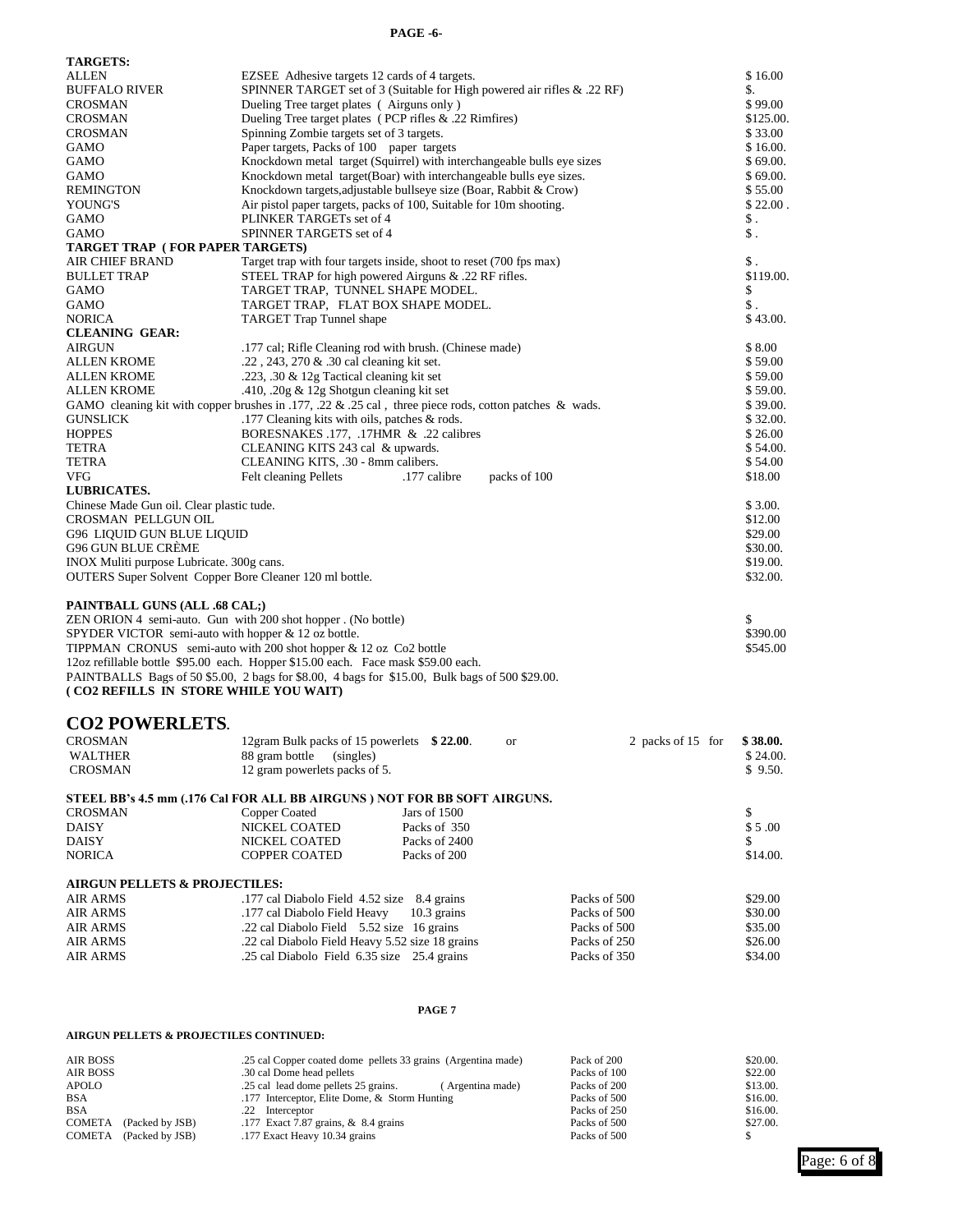| COMETA (Packed by JSB)          | .22 Predator Polymag 16 grains with polymer tip.                    | Packs of 200         | \$27.00. |
|---------------------------------|---------------------------------------------------------------------|----------------------|----------|
| COMETA (Packed by JSB)          | .22 Exact 15.90gr or 14.35gr                                        | Packs of 200         | \$22.00  |
| CROSMAN                         | Premier Hollow point .177cal                                        | Packs of 500         | \$.      |
| CROSMAN                         | Premier .177 cal 10.5 grains                                        | Packs of 1250        | \$45.00  |
| CROSMAN                         | Premier .177 cal Ultra Magnum dome head pellets 10.5 gains          | Packs of 500         | \$18.00  |
| CROSMAN                         | .177 cal dome head pellets 7.9 grains                               | Packs of 500         | \$15.00. |
| <b>CROSMAN</b>                  |                                                                     |                      |          |
|                                 | .22 cal Pointed hunting pellets                                     | Packs of 500         | \$23.00  |
| CROSMAN                         | .22 cal Premier Ultra magnum dome pellet 14.3 gr                    | Packs of 500         | \$23.00. |
| CROSMAN                         | .22 cal Premier Hollow point 14.3 gr                                | Packs of 500         | \$25.00. |
| <b>DARTS</b>                    | .177 cal for old smooth bore airguns                                | Packs of 10          | \$12.00  |
| FX                              | .22 GR smooth twist                                                 | Packs of 400         | \$38.00. |
| JSB                             | Exact Diabolo<br>$4,52$ size<br>8.44gr                              | Packs of 500         | \$27.00  |
| JSB                             | .177 cal HADES (10.34 gr)                                           | Packs of 500         | \$34.00  |
| JSB                             | .22 cal HADES (15.89 gr)                                            | Packs of 250         | \$28.00. |
|                                 |                                                                     |                      |          |
| JSB                             | .25 cal HADES                                                       | Packs of 150         | \$28.00  |
| JSB                             | .22 cal Exact Jumbo Express (14,35 gr)                              | Packs of 500         | \$34.00  |
| JSB                             | .22 cal Exact Jumbo (15.89 gr)                                      | Packs of 500         | \$34.00  |
| JSB                             | .22 cal Exact Jumbe Heavy (18.13 grains)                            | Packs of 500         | \$       |
| JSB                             | .22 cal Exact Jumbo Monster (25.39 gr)                              | Packs of 200         | \$22.00  |
| JSB                             | .22 cal Knock Out Slugs (25.39 gr)                                  | Packs of 200         | \$33.00. |
| JSB                             | .20 cal (5mm) POLYMAG Predator                                      | Packs of 150         | \$25.00  |
| JSB                             | .25 cal Exact King Heavy MkII (33.95 gr)                            | Packs of 300         | \$       |
| GAMO                            | 10 X Hollow point pellet for the Replay 10/ Roadstar rifles         | Packs of 500         | \$15.00  |
|                                 |                                                                     |                      |          |
| GAMO                            | 10 X Hollow point pellet for the Replay 10/Roadstar rifles          | Packs of 250         | \$15.00  |
| GAMO                            | .177 Match or Pro Match flat head target pellets                    | Packs of 500         | \$14.00. |
| GAMO                            | .22 FLAT HEAD MATCH PELLETS.                                        | Packs of 250         | \$16.00. |
| GAMO                            | PCP Special classic dome .22 cal. (18.21 grains)                    | Packs of 250         | \$16.00. |
| GAMO                            | PRO MAGNUM semi-point pellets.<br>.177 tins of 500, .22 tins of 250 |                      | \$16.00. |
| GAMO                            | .25 cal PRO MAGNUM semi-point pellets (21 grains)                   | Packs of 200         | \$16.00  |
| GAMO                            | 177 cal ROCKET HUNTING Pellets. (Lead pellet with steel head)       | Packs of 100         | \$18.00. |
| GAMO                            | .177 LEAD BALLS.                                                    | Packs of 500         | \$16.00  |
| GAMO                            | .22 TS22 22 grains pellets                                          | Packs of 200         | \$15.00  |
|                                 |                                                                     |                      | \$15.00  |
| GAMO                            | .177 PLATINUM pellets                                               | Packs of 125         |          |
| GAMO                            | .22 cal PLATINUM pellets                                            | Packs of 75          | \$19.00. |
| GAMO                            | .22 cal PBA ARMOR pellets Alloy with steel ball in head of pellet.  | Packs of 75          | \$24.00. |
| GAMO                            | RAPTOR ALLOY pellets (PBA)<br>.177 100 pellets $& .22$ 50 pellets   |                      | \$.      |
| GAMO                            | LETHAL (lead free) 5.56 grains Steel head with plastic skirt. .177  | Packs of 100         | \$.      |
| GAMO                            | REDFIRE Hunting pellet .177 cal with red plastic tip+               | Packs of 125         | \$23.00. |
| GAMO                            | REDFIRE hunting Pellets .22 cal                                     | Packs of 100         | \$23.00. |
| GAMO                            | G-BUFFALO Power 15.4 grains .177 cal lead pellet.                   | Packs of 200         | \$15.00  |
| H & N                           | .22 cal Copper coated lead pellets, Baracuda.                       | Packs of 200         | \$22.00  |
| H & N                           | .25 Baracuda Hunter Extreme Dome pellets.                           | Packs of 200         | \$22.00. |
| H&N                             | .25 cal Baracuda Hunter dome pellets                                | Packs of 200         | \$25.00  |
|                                 |                                                                     |                      | \$25.00  |
| H&N                             | .25 Field & Target (Dome Pellets)                                   | Packs of 200         |          |
| H&N                             | .25 Grizzly (31 grains)                                             | Packs of 150         | \$.      |
| H&N                             | .177 Econ Excite target pellet (flat head pellet)                   | Packs of 500         | \$16.00. |
| H&N                             | .177 MATCH GRADE RIFLE Pellets.(Rifle)                              | Packs of 500         | \$25.00. |
| H&N<br><b>High Speed</b>        | .177 PISTOL LIGHT MATCH Pellets. Size 4.49 or 4.50.                 | Packs of 500         | \$25.00  |
| H&N                             | .22 Field Target Trophy.                                            | Packs of 500         | \$29.00  |
| H&N                             | .177 Field Target Trophy                                            | Packs of 500         | \$24.00  |
| (LEAD FREE)<br>H&N              | 5.71 grains in weight Field Target Trophy<br>.177                   | Packs of 300         | \$35.00  |
| H&N<br>(LEAD FREE)              | 9.57 grains in weight Field Target Trophy<br>.22                    | Packs of 200         | \$38.00  |
| H&N                             | .20 cal (5mm) BARACUDA pelelts                                      | Packs of 250         | \$19.00  |
| H&N                             | .177 BARACUDA HUNTER (Heavy weight hollow point)                    | Packs of 400         | \$24.00  |
| H&N                             | .177 BARACUDA HUNTER Extreme HW X hollow point                      |                      | \$24.00. |
|                                 |                                                                     | Packs of 400         |          |
| H&N                             | .22 BARACUDA HUNTER Extreme X Hollow point.                         | Packs of 200         | \$24.00  |
| H&N                             | .177 BARACUDA Heavier Dome pellets.                                 | Packs of 500         | \$26.00. |
| H&N                             | .22 BARACUDA 18<br>$(18.13 \text{ grains})$                         | Packs of 200         | \$22.00. |
| H&N                             | .22 BARACUDA Heavy Dome pellets                                     | Packs of 200         | \$22.00. |
| $H&N$ (For 800 fps plus rifles) | .22 BARACUDA MATCH Heavier Dome pellets.                            | Packs of 200         | \$22.00. |
| H&N (For 950 fps plus rifles)   | .177 BARACUDA MATCH Extra heavy Dome Pellets.                       | Packs of 400         | \$26.00. |
| H&N (For 1000 fps Plus rifles)  | .177 BARACUDA MAGNUM 16.36 grain in weight                          | Packs of 200         | \$24.00  |
| H&N                             | .177 cal Packs of 225 \$32.00<br>Hornet (Pointed with copper head   | .22 cal Packs of 200 | \$34.00  |
| H&N                             | .177 TERMINATOR Pointed pellets                                     | Packs of 400         | \$22.00  |
| H&N                             | .22 Rabbit Magnum (27 grains)                                       | Packs of 200         | \$26.00. |
|                                 | .22 cal For extra high powered air rifles only (29.17 grains)       |                      |          |
| PILEDRIVER<br>H&N               |                                                                     | Packs of 150         | \$27.00  |
| NORICA                          | .177 cal (4.5mm) Copper coated Lead Balls                           | Packs of 400         | \$15.00  |
| <b>PROMETHEUS</b>               | 177 Pointed Pellets with Plastic Skirt & Steel Heads. (Lead Free)   | Packs of 125         | \$15.00. |
| RWS MEISTERKUGELN MATCH         | Pellets<br>Pistol 7.0 grains & Rifle 8.2 grains                     | Packs of 500         | \$19.00  |
| RWS SUPERPOINT                  | .22 cal pointed pellets<br>Weight 1.5 grains                        | Packs of 500         | \$31.00. |
| RWS SUPERFIELD                  | .177 cal Dome head pellets<br>Weight 8.4 grains                     | Packs of 500         | \$19.00  |
| RWS SUPERDOME                   | .177 cal Dome head pellets.<br>Weight 8.3 grains                    | Packs of 500         | \$19.00  |
| RWS SUPERDOME                   | .22 cal Dome head pellets<br>Weight 14.5 grains                     | Packs of 500         | \$33.00  |
| RWS SUPERDOME                   | .25 cal Dome head pellets<br>Weight 31 grains                       | Packs of 200         | \$25.00  |
| <b>WINCHESTER</b>               | .177 Dome pellets, Flat head, or Pointed hunting pellets            | Packs of 500         | \$16.00  |

#### **PAGE - 8**

#### **GENERAL ACCESSORIES. RIFLE & PISTOL SCOPES**

| GAMO  |             | 4X32 scope with mounts                   |                  | \$89.00  |
|-------|-------------|------------------------------------------|------------------|----------|
| GAMO  |             | 3-9X32 scope with rings.                 |                  | \$99.00  |
| HAWKE | 13110       | AIRMAX AX 3-9 X 40 AO AMX                |                  | \$465.00 |
| HAWKE | 13130       | AIRMAX AX 4-12 X40 AO AMX                |                  | \$599.00 |
| HAWKE | 13300       | AIRMAX 30 SF Compact 3-12 X 40 SF AMX IR |                  |          |
| HAWKE | Model 14123 | VANTAGE 3-9 X 40 AO Mil dot              | (one piece tube) | \$289.00 |
| HAWKE | Model 14141 | VANTAGE $4-12 \times 40$ AO Mil dot      | (one piece tube) | \$325.00 |